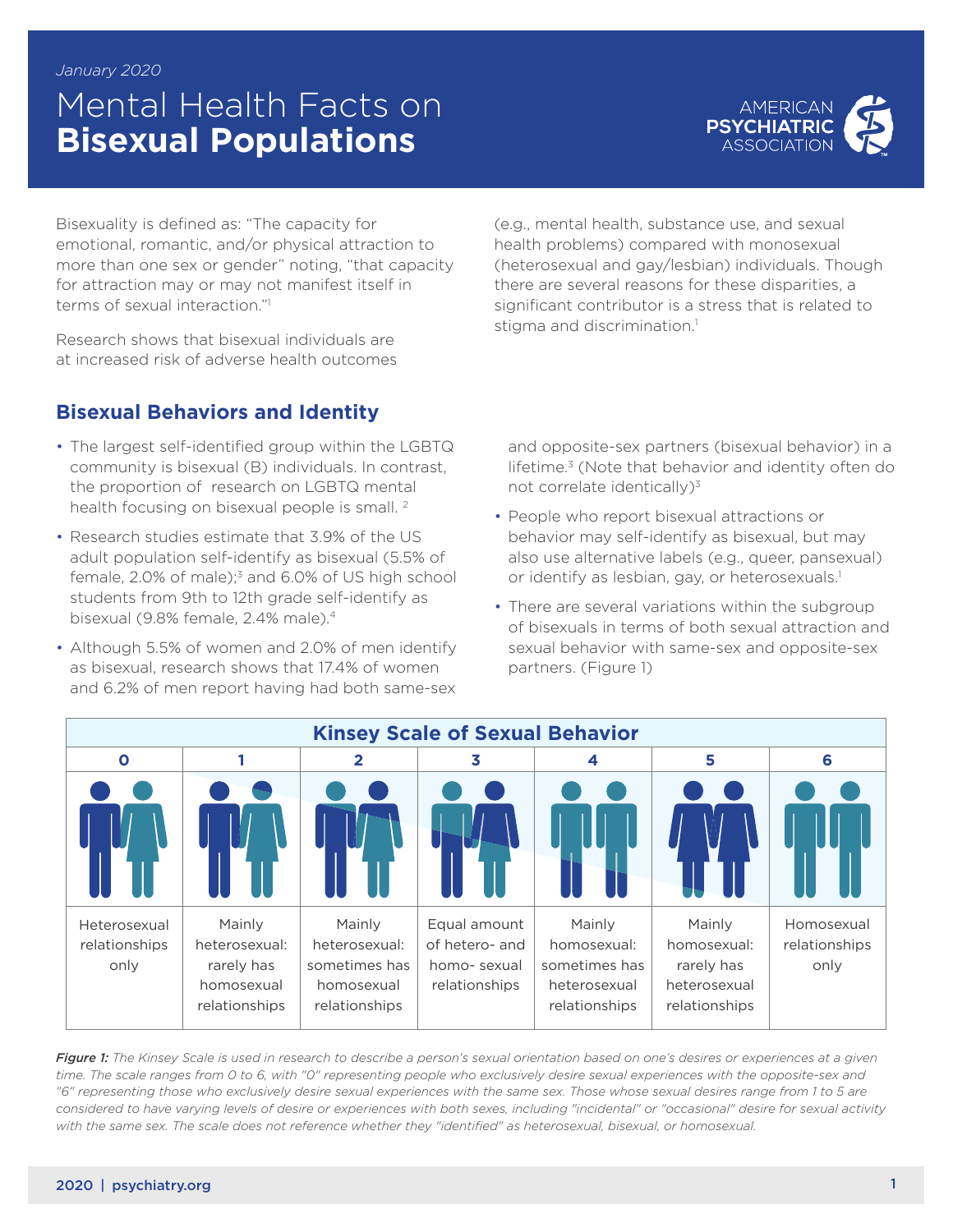## **Stressors associated with Bisexuality**

### Stigma and Discrimination

- Bisexuals can experience homophobia or **biphobia**—a dislike of or prejudice against bisexual people – similarly to discrimination experienced by their lesbian and gay peers.<sup>5</sup>
- Bisexuals also experience **monosexism**—the belief that people are only heterosexual, lesbian, or gay.5
- Stigma and discrimination can result in social isolation of bisexuals from both heterosexual and lesbian and gay communities, called **bi-erasure**the dismissal of the existence of bisexuality.5

#### Minority Stress Theory:

• The minority stress model<sup>6</sup> developed by Ilan H. Meyer in 1995 creates a cohesive model to understand how gender, sexual orientation, race and environmental stressors conspire to affect the mental health of the LGBTQ community. An essential aspect of the model is the degree to

which someone integrates their identity and finds a community that will positively impact their mental health.

- Bisexual individuals 'regularly' experience hostility from members of the LGBTQ community. These experiences are described as bi-negativity antagonism of bisexual individuals by heterosexual, gay, lesbian, or transgender individuals - which often makes it difficult for bisexual individuals to find a safe and supportive community. (Feinstein). As a result of such hostile and negative attitudes, significant numbers of bisexual individuals experience microaggressions.<sup>1</sup>
- Research shows that bisexual individuals are more likely to hide their identity compared with gay men and lesbians which leads to stress and anxiety.1

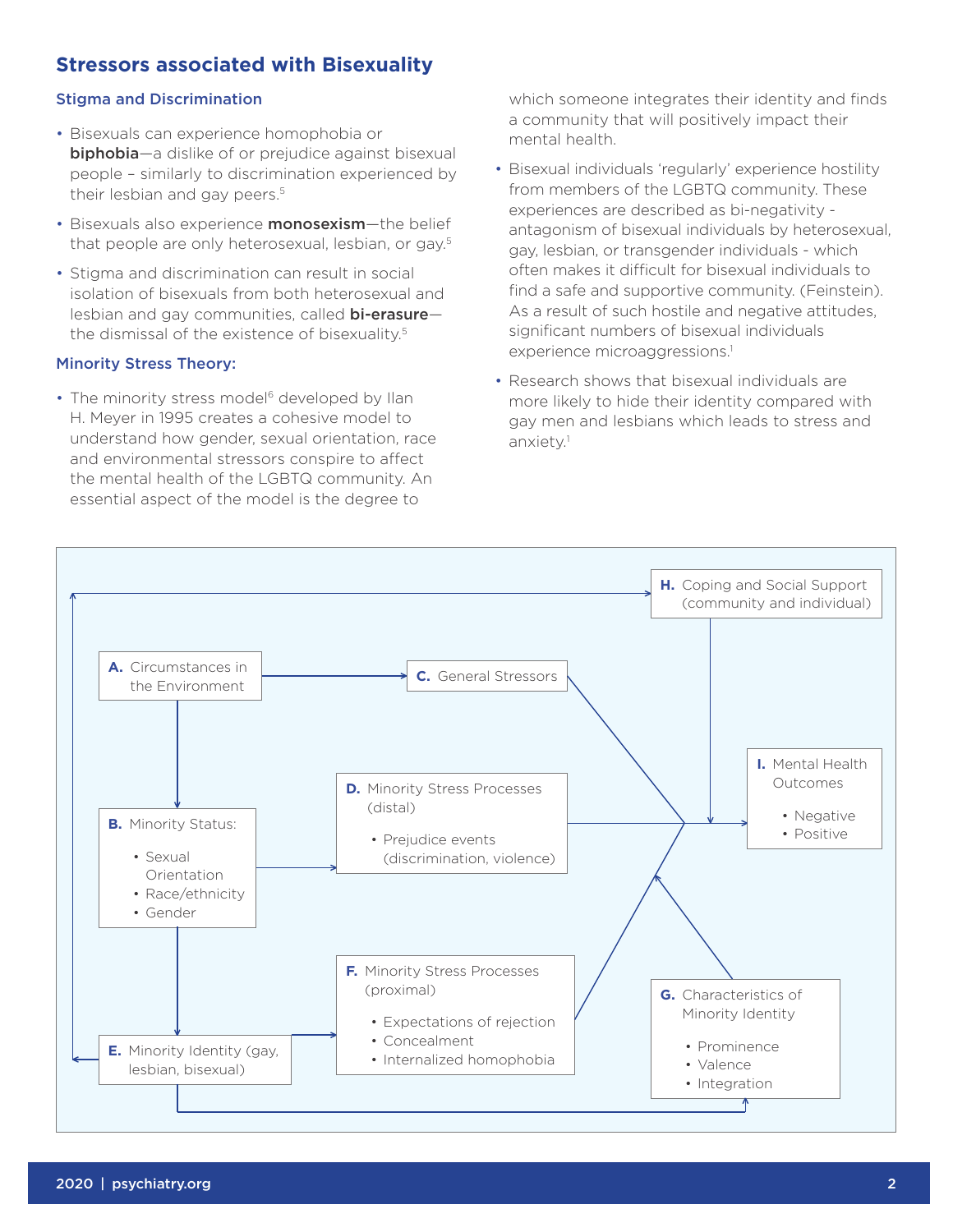# **Health Disparities Among Bisexual Individuals**

## Mental Health

- Bisexual people are underrepresented in research on mental health, although bisexuals are considered the largest segment of the LGBTQ community.2
- Among research that is available on bisexual populations, data shows that bisexual individuals in comparison with heterosexual, gay or lesbian individuals report increased experience of depression and suicide.<sup>7, 8</sup>
- Lifetime rates of mood/anxiety disorders are higher among bisexual-identified women (58.7% for mood disorders, 57.8% for anxiety disorders) compared with lesbians (44.4% for mood disorders, 40.8% for anxiety disorders) and heterosexual women (30.5% for mood disorders, 31.3% for anxiety disorders).<sup>1</sup>
- Lifetime rates of mood/anxiety disorders are also higher among bisexual-identified men (36.9% for mood disorders, 38.7% for anxiety disorders) compared with heterosexual men (19.8% for mood disorders, 18.6% for anxiety disorders), but rates were similar to gay men (42.3% for mood disorders, 41.2% for anxiety disorders).<sup>1</sup>
- Risk of suicide in bisexual populations is higher than that of heterosexuals, gay, and lesbian individuals.5
- Bisexual males are more likely than heterosexual males to have experienced physical abuse and or non-consensual sex in their childhood.9 They have 143-204% the odds of being threatened or injured with a weapon compared with heterosexual males. They are also 24-57% more likely to suffer these forms of bullying compared to exclusively homosexual males.9
- Bisexual women similarly report worse mental health and suicidality than lesbians and heterosexual women. In comparison with heterosexual and lesbian women, bisexual women are more likely to report feeling overwhelmingly anxiety, exhaustion, and hopelessness.10 Furthermore, they are almost 21 times more likely to have considered prior-year suicide in comparison with heterosexual women.11 Bisexual women are more than twice as likely to have had an eating disorder compared with lesbians.<sup>12</sup>

#### **Lifetime Rates of Mood/Anxiety**  50 **Disorders in Women**  $58.7$ AnxietyDisorders

**Disorders in Women**

58.7% 57.8%







Heterosexual Homosexual/

10

Bisexual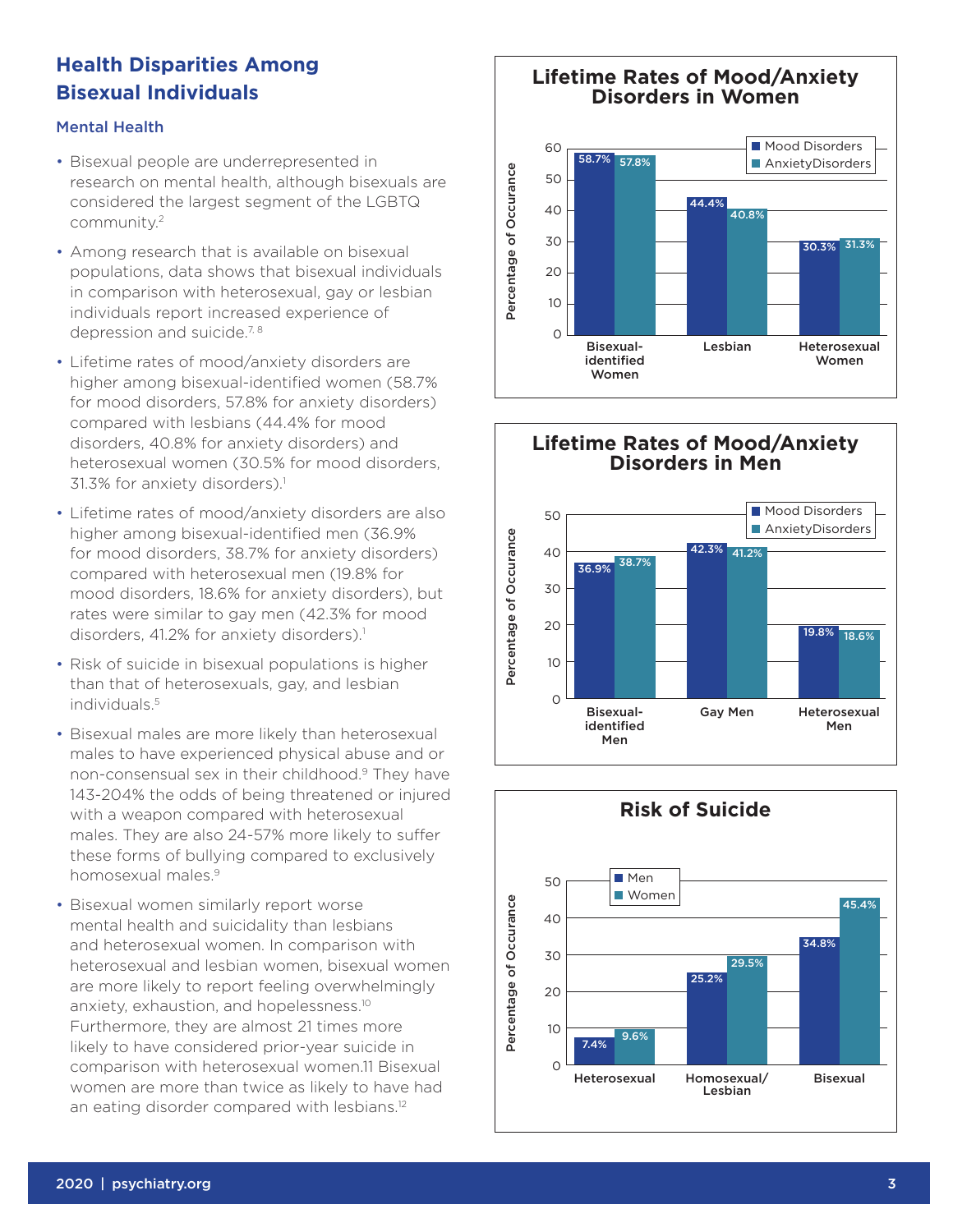#### Substance Use:

- Data on sexual orientation disparities in substance use shows that bisexual individuals are generally at increased risk for substance use/disorders compared to monosexual individuals.<sup>1</sup>
- The prevalence of problem drinking patterns is 31.2% and 30.5% of illicit substance use among bisexual individuals.5
- In a 2016 study, bisexual-identified women were found more vulnerable to heavy drinking, alcohol



## **Bisexuality and Treatment Planning**

- Bisexual individuals may seek mental health services for concerns about their sexual orientation less frequently than their gay and lesbian peers; and may rate these services as less helpful than their peers.<sup>13</sup>
- Bisexual people experience minority stress and social isolation as a result of their sexual identities being marginalized, which should be acknowledged in treatment.<sup>14</sup>

consumption, marijuana use, and other drugs compared to lesbians and heterosexual women.<sup>1</sup>

• The same study reported that the rates of alcohol dependence and other drug use/dependence were higher among bisexual-identified men compared with heterosexual men. Although rates were similar for bisexual-identified men compared with gay-identified, rates were higher for behaviorally bisexual men compared with behaviorally gay men.<sup>1</sup>



- When providing mental health services to bisexual individuals it's important to:
	- o Avoid expressing judgment, dismissing or pathologizing bisexuality.
	- **o** Offer positive practices that may include the use of open-ended questions and expressing positive or neutral reactions to disclosure.
	- **o** Abstain from using negative practices such as asking intrusive or excessive questions.

*This resource was prepared by the APA Division of Diversity and Health Equity. It was authored by Sarah Noble, MD. and reviewed by Eric Yarbrough, MD, Daena Petersen, MD, and Sejal Patel, MPH.*